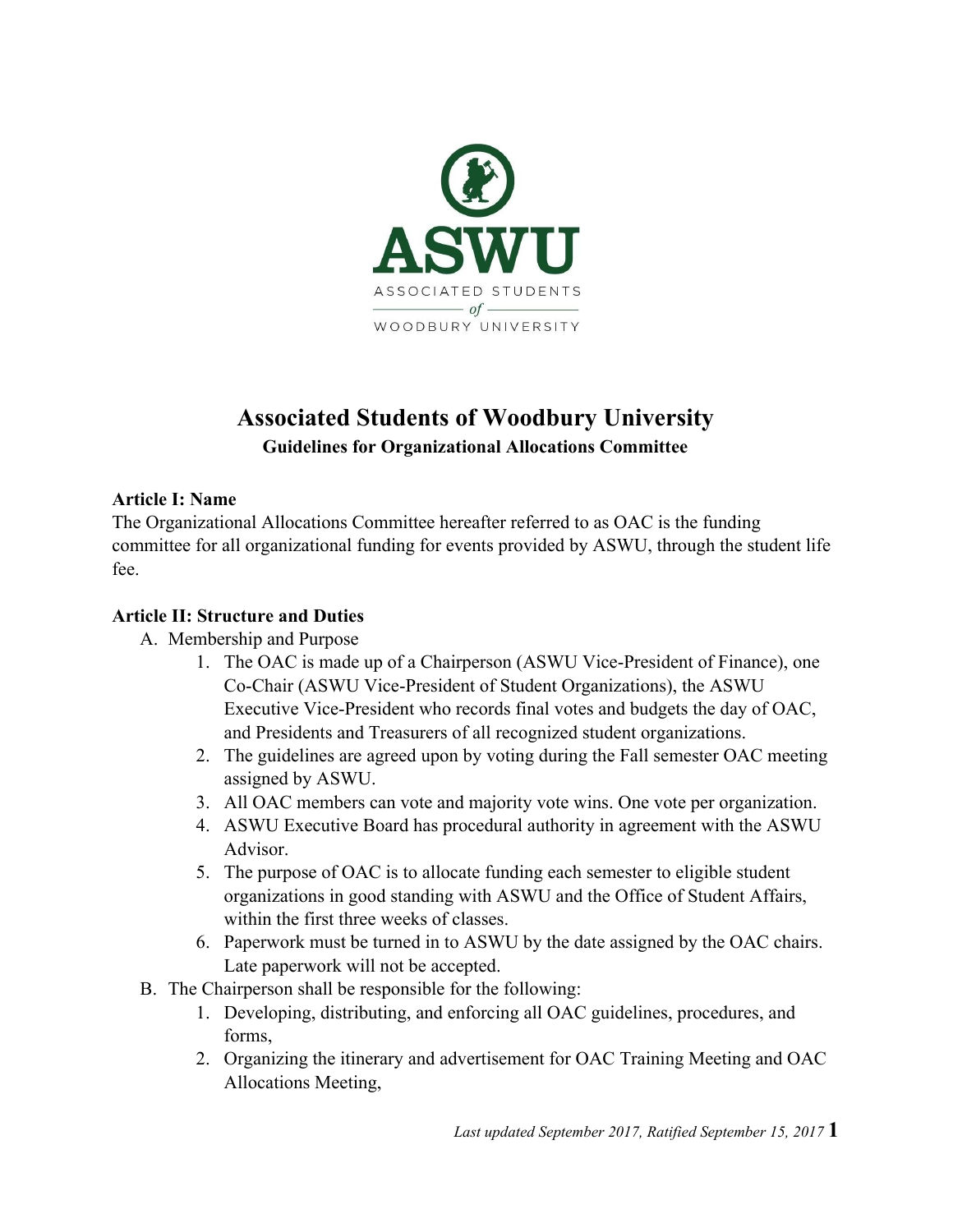- 3. Determining which organizations are eligible for funding,
- 4. Distributing funds within five working days following the OAC Allocations Meeting, and
- 5. Delegating duties to the Co-Chair and Advisory Board as needed. Advisory Board refers to ASWU Executive Board.
- 6. The chair can delegate to have more co-chairs from the advisory board or assembly as needed.
- C. Voting members include:
	- 1. Two representatives (full-time students) from each eligible organization will get one vote during allocation. This means one vote per organization.
	- 2. The Advisory Board members are non-voting members and may not represent any organization at OAC except ASWU.
	- 3. Representatives must be the current Financial Officer and President of the specified organization, or an appointed person if the current Financial Officer and the President is another organization's Financial Officer or President, or is on the ASWU Executive Board.
		- a. Representatives must attend all training sessions and meetings called by the OAC Chairperson to receive funding.
		- b. In the event that a representative is replaced after the initial training meeting, the OAC Chairperson must train a new representative immediately. The new representative must make an appointment with the OAC Chairperson to be properly trained.
	- 4. No person may represent more than one organization during OAC Allocations Meeting.
		- a. If a student is treasurer for two organizations, they should find a subtreasurer. This person should have full knowledge and be trained by the OAC Chairperson.
- D. All OAC decisions must be made in compliance with the Constitution and By-Laws of ASWU and all Woodbury University Policies and Procedures.
- E. End of semester shall be deemed as the last day of scheduled classes on the Woodbury University academic calendar.

## **Article III: Requesting Organizations' Responsibilities**

- A. Responsibilities
	- 1. It is the organization's responsibility to make sure all deadlines are met, all paperwork is completed, and all OAC meetings are attended. Neglecting these and other guidelines will result in the penalties (see Article II, Section H) or the inability to receive funding.
	- 2. It is the organization's responsibility to make sure all numbers are correct before handing in all OAC request and reconciliation forms.
	- 3. Even though organizations are not eligible for funding or do not want to be allocated, they could still attend the OAC Training Meeting and the OAC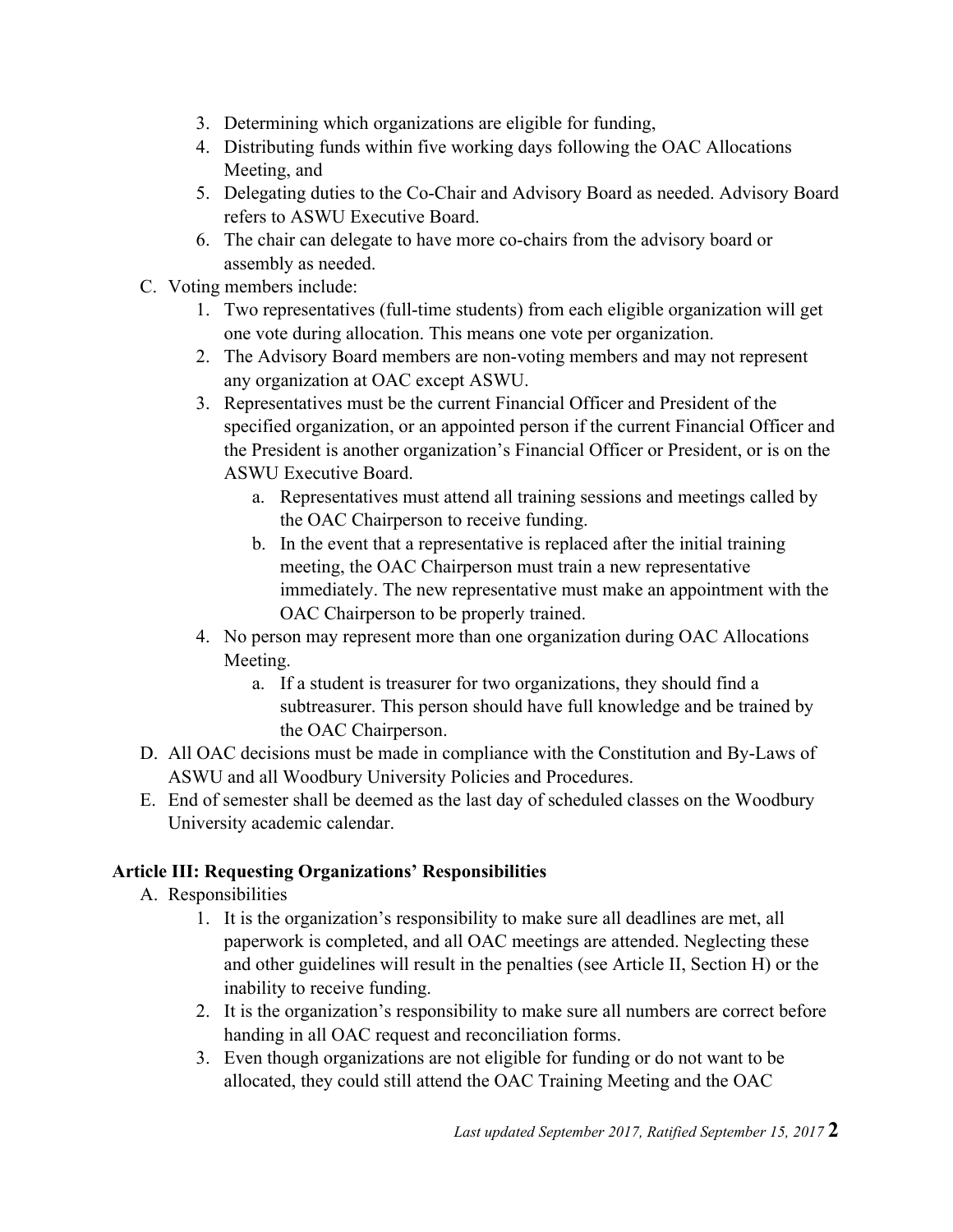Allocations Meeting.

- B. Organization Eligibility
	- 1. All requesting organizations must be ASWU recognized student organizations whose principal place of business is Woodbury University, at 7500 North Glenoaks Boulevard, Burbank, California 91504.
	- 2. All requesting organizations must be in good standing with ASWU-OAC and Woodbury University.
	- 3. All organizations must be in good standing with the Woodbury University Business office to receive funding. This includes but not limited to:
		- a. No outstanding balances,
		- b. An account to send funding to, and/or
		- c. A positive account balance.
- C. OAC Training Meeting
	- 1. The training meeting shall be held within the first two weeks of school to clarify any questions concerning rules and regulations of the allocation process, representative requirements, and duties.
	- 2. Attendance is mandatory for all representatives, President AND Treasurer. If a representative is unable to attend the scheduled training meeting, he/she should reschedule and make an appointment with the OAC Chairperson prior to the scheduled meeting. Please refer to attendance policy in ASWU constitution if training meeting(s) are missed.
	- 3. The same representatives that attend the OAC training meetings must attend allocations.
- D. Funding Request
	- 1. A requesting organization must submit one completed OAC Funding Request Form per event by the deadline specified by the OAC Chairs. Late requests will receive the following funding:
		- a. 1 Minute- 24 hours, 75% funding, 25% contribution
		- b. 24:01 hours-72 hours, 60% funding, 40% contribution
		- c. 72:01 hours- Day before OAC, 40% funding, 60% contribution
		- d. Day of OAC 20% funding, 80% contribution
		- e. Individual funding request packets must be completed per event date if the event is a series.
	- 2. Every request must reflect that the organization has sought alternative sources of funding prior to applying for OAC Allocations. A minimum percentage of the event budget shall be fundraised and indicated on the Funding Request Form.
		- a. Events that promote ASWU's sponsorship may be funded 85% of total budget, and the organization will fund the remaining 15%.
	- 3. No more than \$1,400 may be requested for any event.
	- 4. Seed money, defined as money to start a project or organization, and allocation money is available to organizations that are new or officially inactive for two or more consecutive semesters, excluding summer semesters.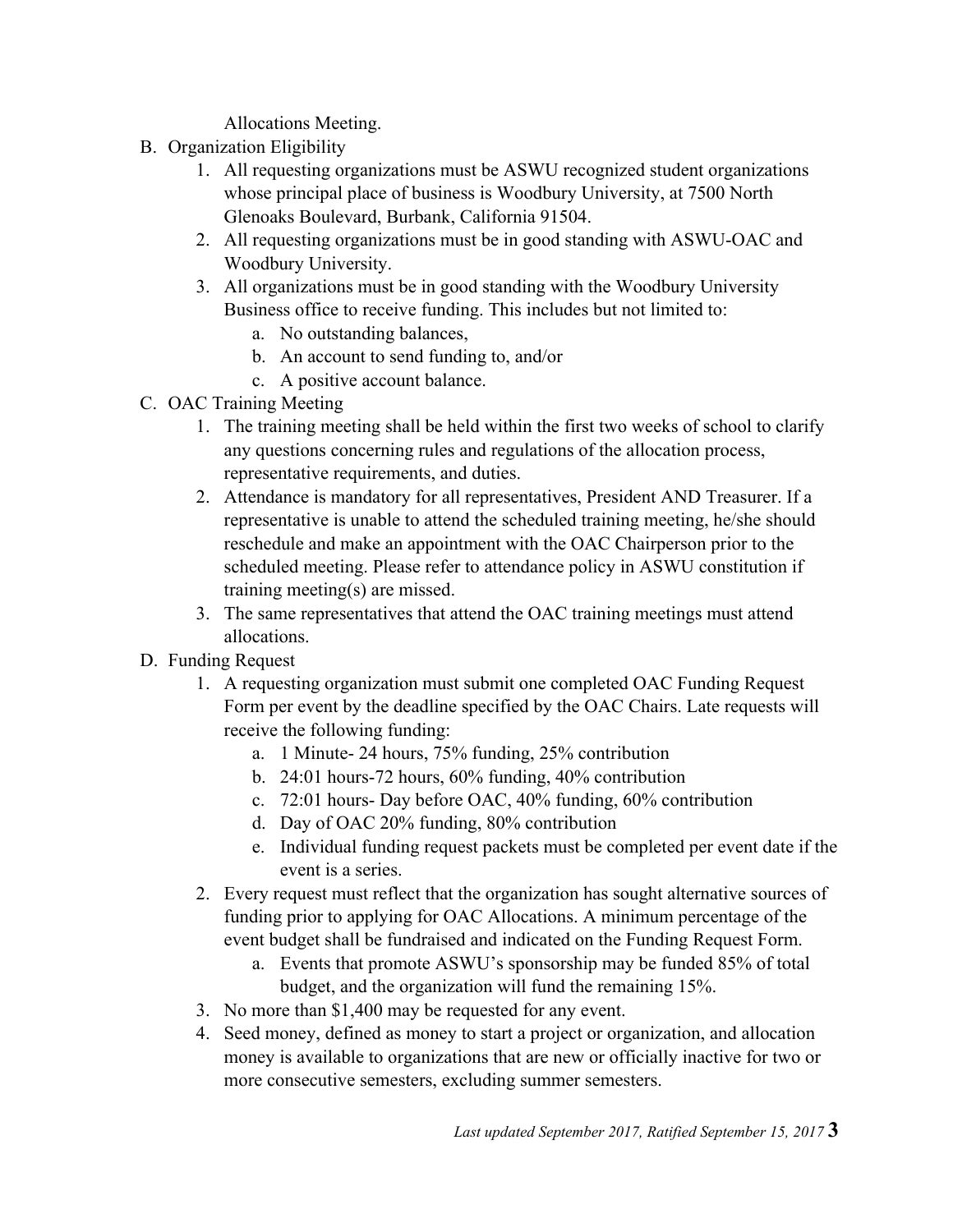- a. Seed money shall not exceed \$200 per organization.
- b. Seed money shall be deducted from the ASWU OAC account.
- c. Organizations receiving seed money are required to hold at least one event within the semester the seed money was received.
- d. Seed money shall be distributed within one week after the organization has been recognized by ASWU.
- 5. Requests for summer funding must be submitted to the OAC Chairperson two weeks prior to the conclusion of the Spring semester and must meet all eligibility and event requirements. Funding will be made at the discretion of the ASWU Executive Board.
- 6. OAC will fund a \$600 balance for event loans each semester, which must follow OAC guidelines that stipulate organizations to have one-year good standing credibility.
	- a. The \$600 for the loan will be taken out of the OAC Account before the allocation and presentation of OAC funded events each year.

## E. Event Requirements

- 1. No event is guaranteed funding by OAC.
- 2. OAC allocations must be used by the organization in strict accordance with their respective funding proposals—no event changes are allowed.
	- a. The only acceptable changes for OAC events are date changes, which must be approved by the ASWU Executive Board.
	- b. Other changes, if needed, shall be resolved to the discretion of the ASWU Executive Board.
- 3. Events must be open to all Woodbury University students.
- 4. Entrance fees to any ASWU co-sponsored event may not exceed \$5 for Woodbury University students (on campus and off campus).
- 5. The following events will not be funded: meetings of organizations, fundraising or philanthropy events, conferences, University departmental events or lectures, and equipment.
	- a. Equipment refers to:
		- i. Equipment rental—any organization that chooses to hire a private merchant should pay one fee for service AND equipment, and/or ii. Equipment purchase.
	- b. Transportation that may be funded is limited to the following: charter
	- buses, rental vehicles with seven passengers minimum, and all forms of public transportation, excluding personal vehicles and gas.
- 6. Events with alcohol
	- a. OAC funds may not be used to purchase for the following:
		- i. Alcohol or alcoholic beverages,
		- ii. Bartenders, and/or
		- iii. Other alcoholic related expenses like cups, shot glasses, etc.
- 7. Events under \$200 dollars may receive OAC funding with prior approval from the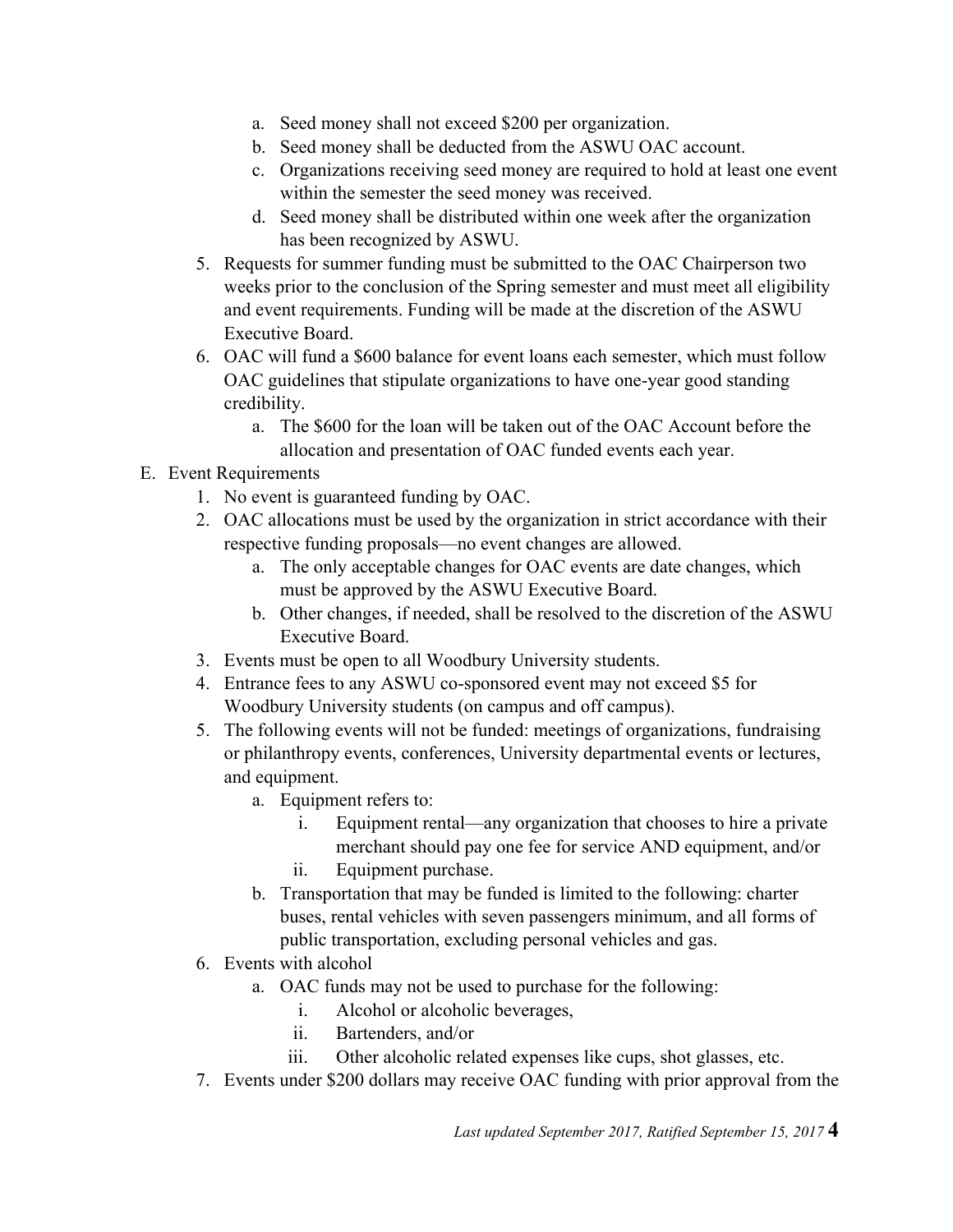Vice-President of Finance at least one day before school begins session for the semester.

- a. This is based on the availability of funds.
- b. If an organization requests fund before OAC they are required to attend OAC training and OAC following the funding. Failure to do this will result in the organization returning all funds given even if the event had already commenced and will not be eligible for OAC funding.
- 8. Events that have the potential to compete with another OAC event or a major Woodbury University event may not be funded, contingent upon rescheduling during the OAC Allocations Meeting.
- F. OAC Funding Procedures
	- 1. Round One
		- a. Organization representatives present Event Funding Request Forms to OAC in an agreed upon order.
		- b. Each event and its budget are open for discussion.
		- c. A tentative amount is decided upon by majority vote.
	- 2. Round Two
		- a. If the total amount allocated in Round One exceeds available funds, organizations will be asked to voluntarily decrease the amounts they have been given.
	- 3. Round Three
		- a. If the total amount still exceeds available funds, events may be subject to further reductions at the discretion of the ASWU Executive Board.
			- i. The ASWU Executive Board will take the total of the leftover money, and divide it evenly amongst the organizations.
				- a. For example, Organization A uses \$200 instead of \$600, and Organization B uses \$1200 and Organization C uses \$1200. Both Organizations B and C will each get 50% of the \$400, resulting in \$800 as both organizations' total budgets.
	- 4. Once the budget has been balanced, a vote of acceptance from each organization is required to finalize the amount (majority vote wins). No appeals may be made after the vote of acceptance has been achieved.
	- 5. Upon funding from the OAC, the funded amount shall be credited to the respective organization's account in the Business Office within five working days by the OAC Chairperson.
		- a. It is the organization's responsibility to check on the funds transaction and the organization's balance with the Business Office.
- G. Reconciliation
	- 1. Reconciliation Packets must include all of the following for completion:
		- a. A reconciliation worksheet with the Financial Officer and President's signatures,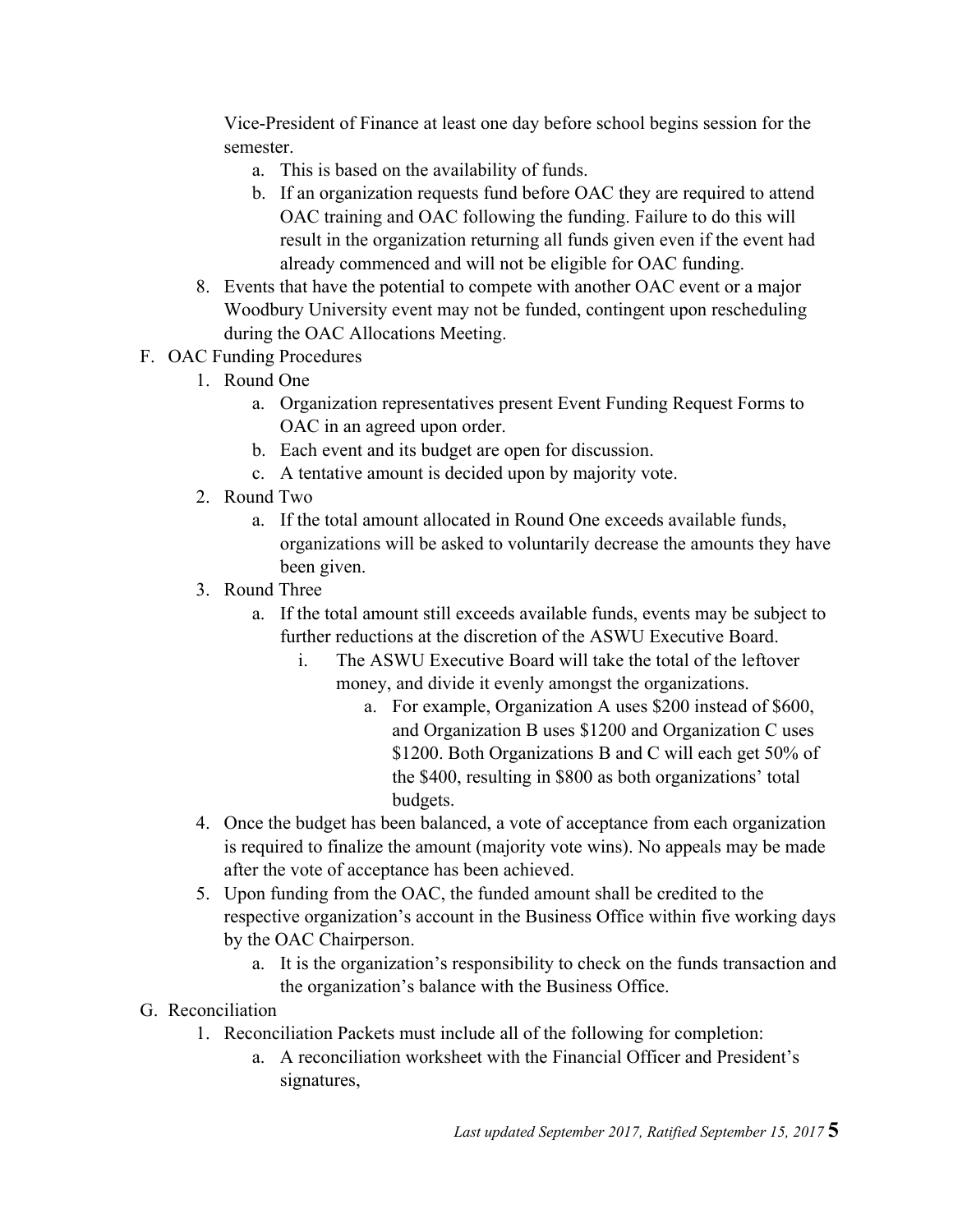- b. Copies of all receipts and an itemized list of expenditures,
- c. An event evaluation form,
- d. A copy of the transfer form for unused funds back to the ASWU-OAC account, if any exists,
- e. At least five pictures of the event, only one hard copy or digital format is required (send digital format to ASWU@Woodbury.edu),
- f. Copy of flyer for event with "Co-Sponsored by ASWU" on it, at the following sizes
	- i. 24" by 36" flyer with a "co-sponsor by ASWU" size of 6" by 3"
	- ii. 11" by 17" flyer with a "co-sponsor by ASWU" size of 4" by 2"
	- iii.  $8.5$ " by 11" flyer with a "co-sponsor by ASWU" size of 3" by 1.5"
	- iv. 5" by 7" flyer with a "co-sponsor by ASWU" size of 2" by 1"
- g. Sign-in sheet if event had less than 30 people in attendance, and
- h. A list of members currently in the organization who helped with the event.

#### H. Penalties

- 1. If any organization misses or does not attend OAC Training Meetings, the organization will be assessed a 25% penalty for each meeting.
- 2. Reconciliation Packets missing any items or submitted after the ten-day deadline, but before the end of the semester, will result in a \$25 fee per packet with an increment of \$25 per violation.
	- a. For example, two violations would be a total of \$75 (first fee: \$25, second fee: \$50).
	- b. A maximum of four violations (\$250 fee total) can be reached before OAC funding and eligibility is put on hold.
	- c. Penalty money must be transferred within 30 days from receipt of ASWU notice.
- 3. Events not reconciled by the end of the funded semester will deem the organization ineligible for funding the following semester. Once the previously funded amount is returned to ASWU, the organization may return to good standing and is permitted to request funding the following semester with additional penalization.
- 4. Incorrect or falsified information given to OAC may incur future funding penalization or conduct action.
- 5. Improper publicity for ASWU sponsored events that do not include the "Co-Sponsored by ASWU" stamp at the specified size will be penalized \$25 per event.
- 6. Failure to submit a flyer two weeks prior to the event day for advertising through ASWU will be penalized \$25.
- 7. Any OAC funded event that is not held by the end of the semester for which it was allocated, will be assessed a 50% penalty of the allocated amount per event. For example, if your organization was allocated \$400 for an event and you did not have the event, then your organization owes ASWU a refund of \$600.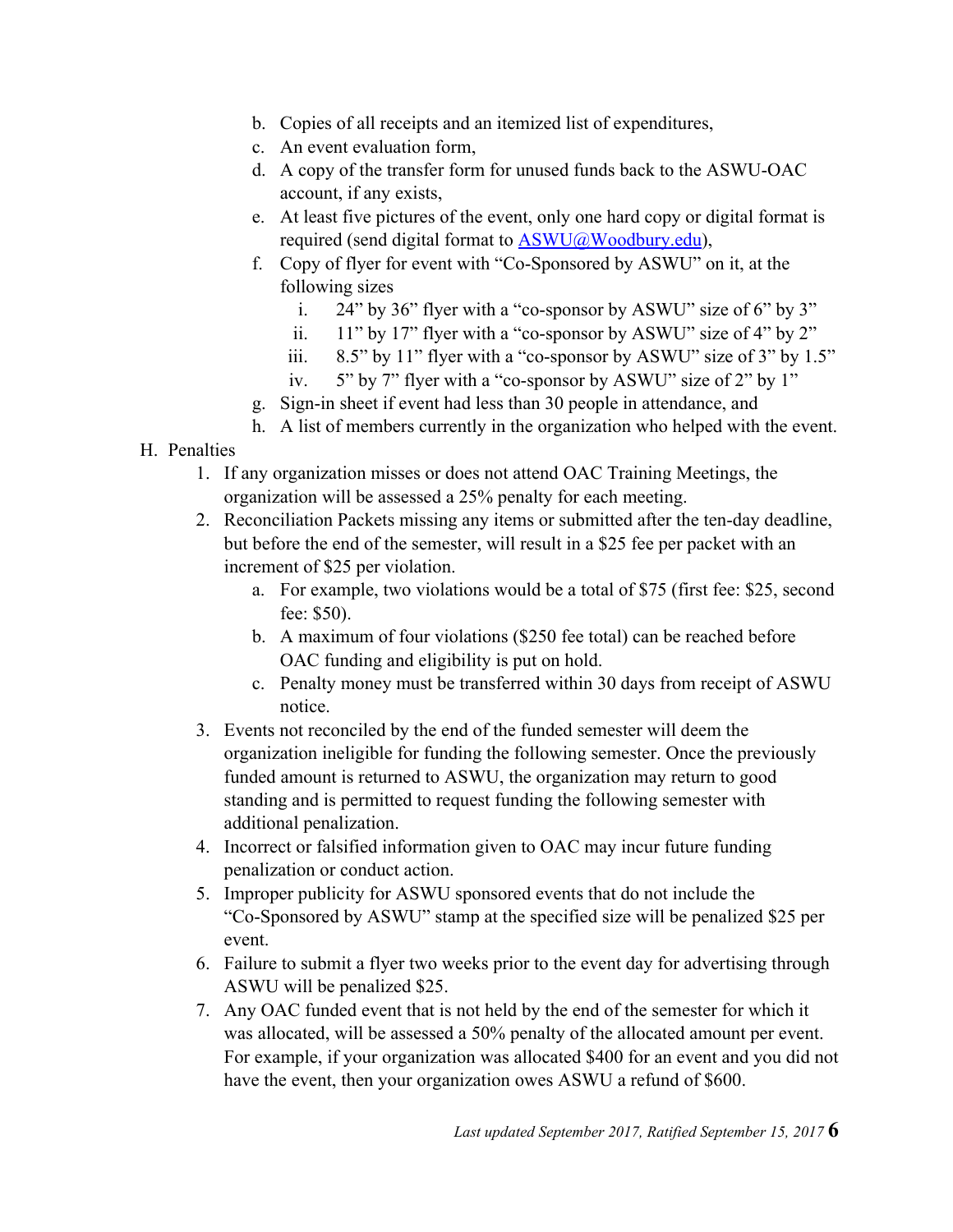- a. Penalization money must be transferred to ASWU before the OAC Training Meeting of the following semester and divided at Allocations.
- b. Penalization money shall be distributed amongst those organizations that are in good standing as indicated in the ASWU OAC Guidelines.
- 8. In case of unprecedented situations, the ASWU Vice-President of Finance may make a committee composed of two ASWU Assembly Members that will review the case and make a decision based on the situation.
- I. Publicity for Events
	- 1. Publicity for ASWU-sponsored events must include the "Co-Sponsored by ASWU" stamp at:
		- a. 24" by 36" flyer with a "co-sponsor by ASWU" size of 6" by 3"
		- b. 11" by 17" flyer with a "co-sponsor by ASWU" size of 4" by 2"
		- c. 8.5" by 11" flyer with a "co-sponsor by ASWU" size of 3" by 1.5"
		- d. 5" by 7" flyer with a "co-sponsor by ASWU" size of 2" by 1"
	- 2. All events must be publicized to the entire Woodbury University community, including but not limited to all academic majors and organizations.
	- 3. All publicity for ASWU-sponsored events must be posted two weeks prior to the event date. If the event is not promoted two weeks before the event date, it will result in a \$25 fine.
	- 4. All publicity must abide by the posting policies of Woodbury University.

## **Article IV:Courtesy Policy**

- A. The courtesy policy within OAC is as followings:
	- 1. No one organization can request a majority of funds (example: one organization requesting \$1,400 when the average is \$200).
		- a. If an organization has requested majority funds compared to others, they shall be first in cutting funds on the Allocation Rounds.
	- 2. Event Priority
		- a. Large events requesting \$500 or more will not be funded by ASWU if they fall on the same date.
			- i. Funding will be contingent upon the changing of dates by events, so they do not conflict.
			- ii. Large and similar events should be at least two days apart.
			- iii. Funds from an allocated event held may be used for a similar event sponsored by the same organization with the approval of the ASWU Executive Board.
		- b. Similar events held by separate organizations must be distinguished in the Student Organization Activity Form.
			- i. If the event can't be distinguished, then they should be cosponsored by the organizations hosting them.
			- ii. If the organizations cannot agree to co-sponsor, the organizations that have historically held the event should be ceded to by the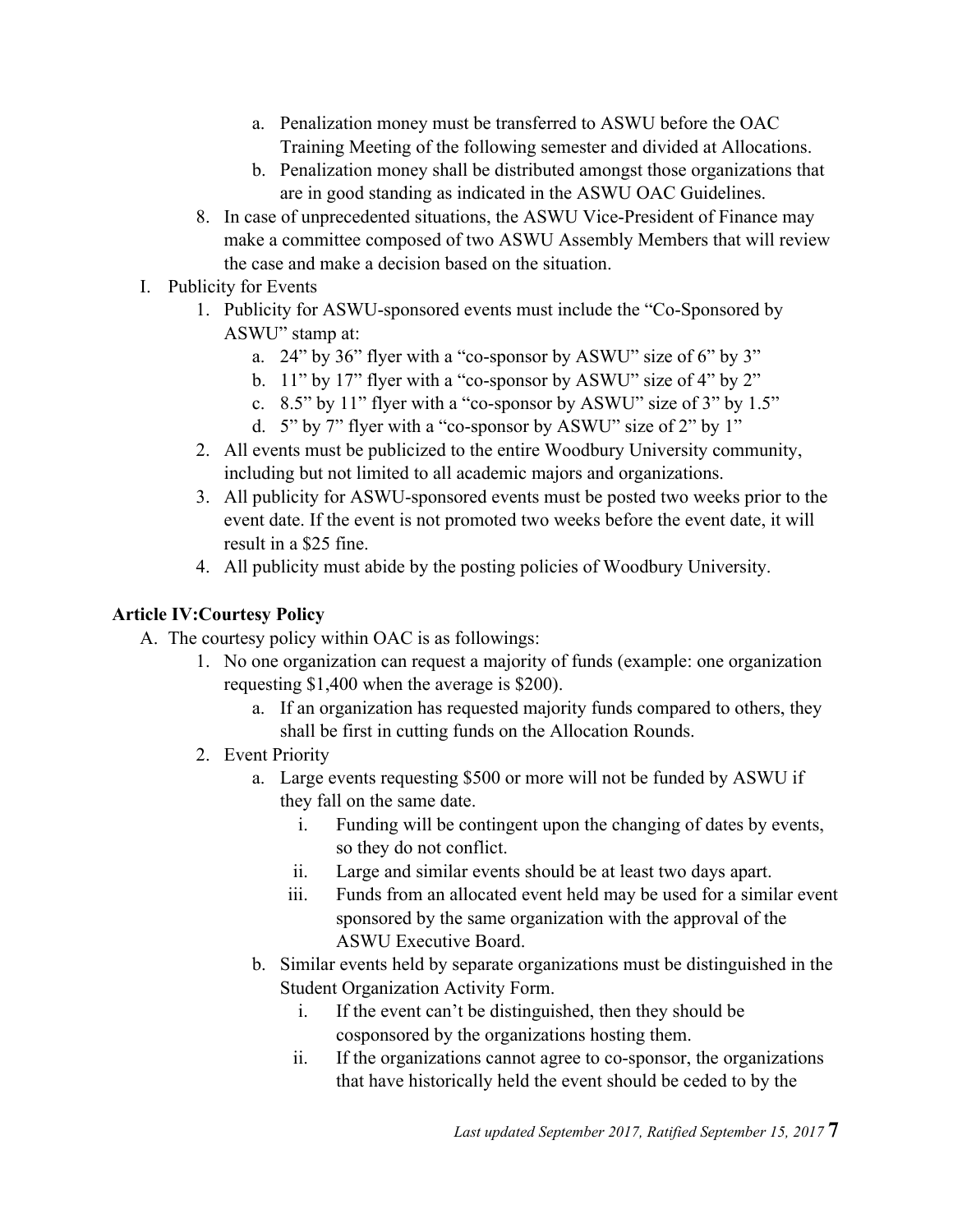other organization.

- c. 50% of funded events must be on campus.
- d. If an event has historically shown to be unsuccessful (based on Event Reconciliation Packets), it will not be granted OAC funding. This decision can be made by the chair or co-chair of OAC.
- 3. Sign Up Sheets for Ticketed Events
	- a. Sign in sheets are required for all events with less than 30 people in attendance to record the total attendance of the event.
	- b. Events exceeding \$300 and require tickets must have tickets sales in the Quad area during lunchtime, between 12PM and 1PM and dinner time, between 5:30PM and 6:30PM on the same day for a minimum of two days unless ticket sales have already been fulfilled.
	- c. Pre ticket sales are not allowed.
	- d. Organization members may use a maximum of 50% of spaces/tickets available.
		- i. The other 50% must be funded by the organization's own funds.
		- ii. For big-ticket events (e.g. theme parks), a suggested fee of \$10 should be collected at sign ups and \$5 dollars will be refunded to attendees on the day of the event.
		- iii. If the students do not attend, the organization may keep the \$10 (not to exceed the organization's event contribution percentage).
		- iv. Receipts must be provided once the money is received from a student.
- 4. Liability
	- a. DJ's cannot be paid in cash. They must issue an invoice and agreement for their fair service and the organization will cut a check through the university business office. The organization must work with Woodbury University accounts payable to acquire all the necessary forms for the university to cut a check.
		- i. Organizations need to look at DJ's average rate (three quotes minimum), and DJ rate must include equipment with service.
	- b. An organization will not be funded for the service provided by any of its members with allocated funds.
	- c. All organizations must organize their own events there can be no outsourcing of event planning.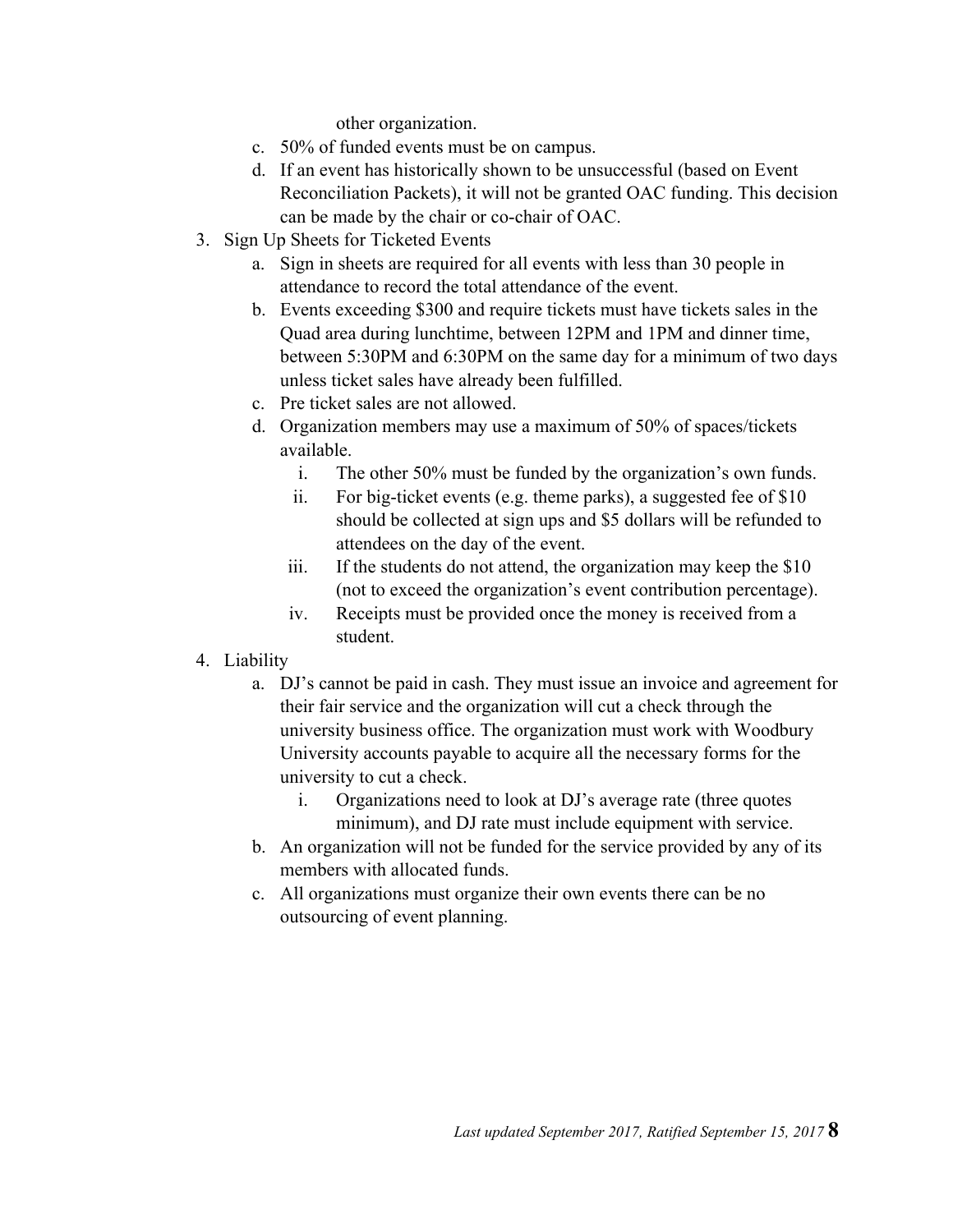

# **Associated Students of Woodbury University Campus Activities Board Constitution**

*The Associated Students of Woodbury University Campus Activities Board (ASWUCAB) declares and affirms this set of guidelines for the purpose of establishing its position as being responsible for Campus Activities for the student body and campus community of Woodbury University.*

#### **Article I: Name and Location**

- A. The name of this organization shall be the Associated Students of Woodbury University Campus Activities Board, and may be referred to as the Campus Activities Board or CAB.
- B. The principal place for the transactions of business for this organization shall be Woodbury University, 7500 Glenoaks Boulevard, Burbank, California 91510, USA.

## **Article II: Purpose**

A. The Campus Activities Board strives to create an out-of-classroom learning experience by providing a variety of cultural, educational, social, and recreational events that meet the needs and interests of the Woodbury Community. In all its processes, it encourages its members to define and enhance their own personal leadership styles, develop individual and group effectiveness, contribute to and benefit the campus community as a whole.

These Campus Activities should remain consistent with the objectives and mission of the Associated Students of Woodbury University, hereby referred to as ASWU, the Office of Student Affairs and Woodbury University.

- B. The objectives of the Campus Activities Board shall be:
	- a. To sponsor and provide a variety of high quality cultural, educational, social, and recreational Campus Activities for the Woodbury campus and contribute to the enjoyment and purposefulness for members of the Woodbury community.
	- b. To maintain financial stability in order to provide a variety of Campus Activities for the Woodbury campus community.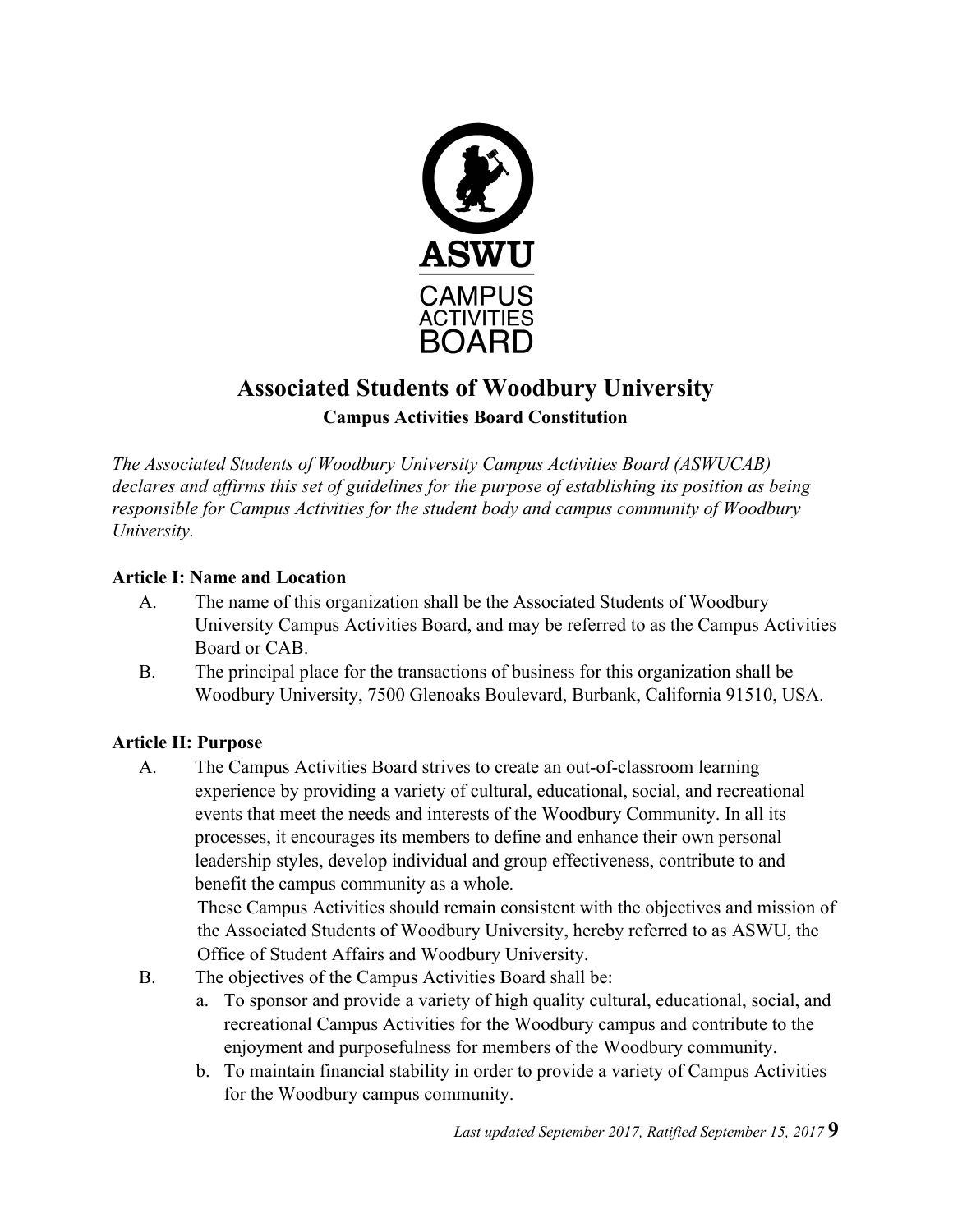- c. To encourage campus-wide participation for Campus Activities.
- d. To promote, through its Campus Activities, interest in Woodbury University, and to collaborate with various Woodbury campus departments and student organizations.
- e. To provide opportunities for Campus Activities Board members to gain experience and exposure to leadership, responsibility, Campus Activities planning and implementation.
- f. To uphold the ethics and standards of the National Association of Campus Activities (NACA), and all professional organizations to which the Campus Activities Board and Woodbury University belongs.
- g. To proudly represent Woodbury University at all meetings, workshops, and conferences in student activities and Campus Activities.

## **Article III: Membership and Structure**

- A. Membership and participation in the activities of the Campus Activities Board may not be limited on the basis of gender, age, disability, race, religion, sexual orientation, citizenship or national origin.
- B. Membership in the Campus Activities Board is limited to the application and selection to the Campus Activities Board by the Office of Student Affairs with the exception outlined in Article X.
- C. Active membership in the Campus Activities Board is defined as those selected students who consistently attend Campus Activities Board meetings and actively contribute to and participates in Campus Activities Board activities.
- D. The Campus Activities Board shall ideally consist of ten members, including the Chair. The Chair must be active in ASWU and elected during the ASWU elections in the end of the Spring semester, and will be selected by the current student body prior to the selection of the other members.

#### **Article IV: Finances**

- A. Campus Activities Board members shall each receive a stipend of \$750 per semester provided by Campus Activities Board.The Chair of the Campus Activities Board shall receive \$900 per semester provided by the ASWU E-Board stipend. If there is no Chair of the Campus Activities Board, then each selected member shall receive a stipend of \$750 per semester.
- B. Campus Activities Board interns, if chosen, will receive a \$150 Visa Gift Card for their services.
- C. The Campus Activities Board shall be appropriated 47.5 percent of the ASWU Fee charged to Woodbury University students as specified in the ASWU Fee Structure, and remains the primary source of funding for the Campus Activities Board.
- D. Each member of the Campus Activities Board shall manage his/her own Campus Activities budget, subject to the approval of the Campus Activities Board Advisor.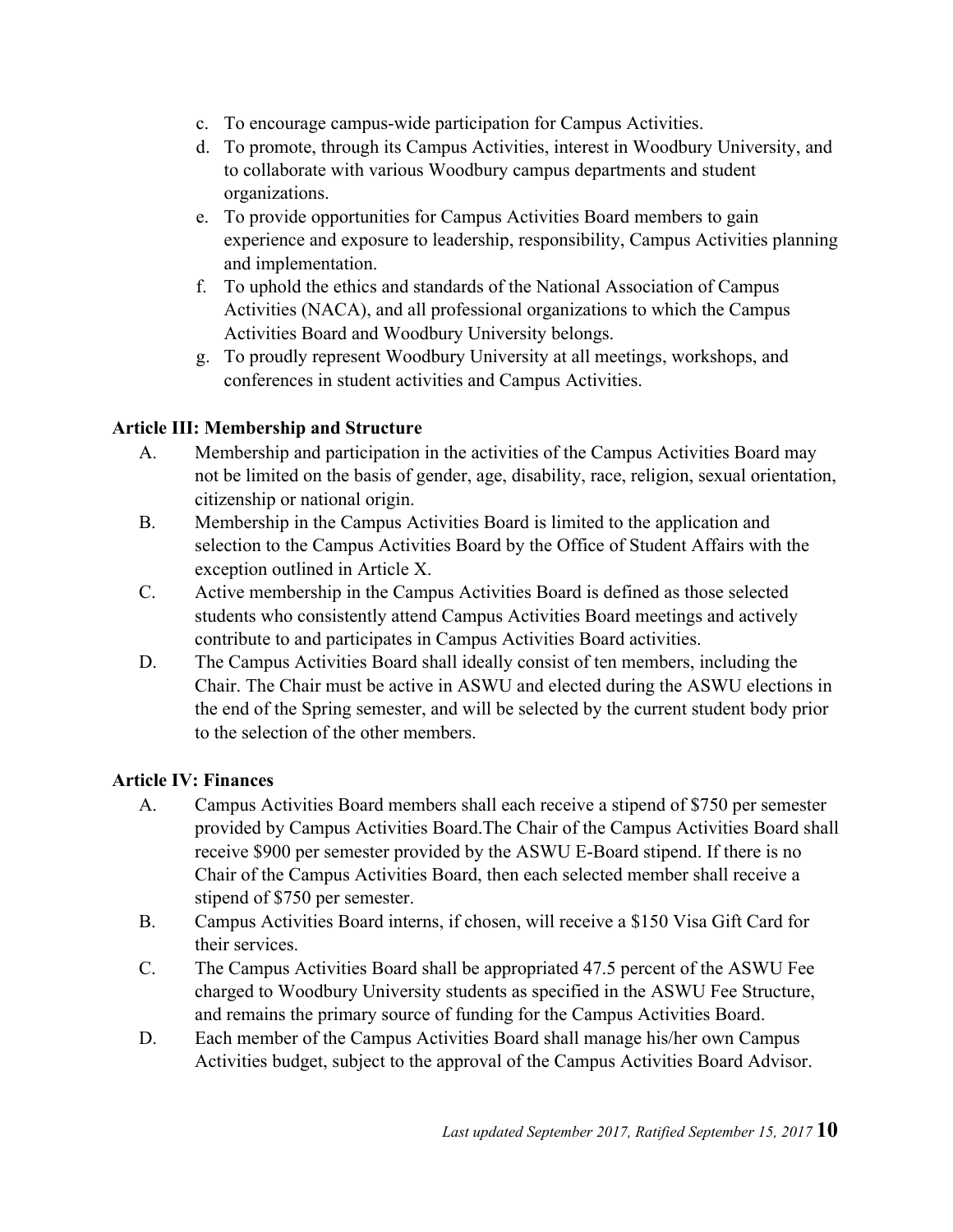#### **Article V: Duties of the Campus Activities Board**

- A. Provide a high variety of quality Campus Activities for the Woodbury campus community.
- B. Assess the Campus Activities interests and needs of the Woodbury student population.
- C. Attend local music festivals such as Eagle Rock Music Festival and Make Music Pasadena to meet new potential vendors and performers.
- D. Initiate contact with agents, vendors and performers.
- E. Negotiate performance fees and contracts.
- F. Maintain accurate budget records for individual Campus Activities.
- G. Collaborate with various campus departments and student organizations.
- H. Be a contributing team member of the Campus Activities Board.
	- a. Support and encourage other members of the Campus Activities Board.
	- b. Assist Campus Activities Board members in publicizing events.
	- c. Demonstrate support by attending Campus Activities Board events and Campus Activities.
- I. Attend weekly Campus Activities Board meetings and other meetings as necessary.
- J. The Chair of Campus Activities Board must attend weekly ASWU Board and General Meetings.
- K. Attend mandatory training sessions as designated by the Campus Activities Board Advisor.
- L. Serve on University-wide committees as appropriate.
- M. The Chair of the Campus Activities Board shall be responsible for overseeing some of the training and serve as a peer mentor to the new Campus Activities Board members.

#### **Article VI: Duties of the Campus Activities Board Advisor**

- A. The role of the Campus Activities Board Advisor shall be assumed by the Coordinator of Student Life of the Office of Student Affairs, or a member of the Office of Student Affairs staff appointed by the Dean of Students. The Campus Activities Board Advisor may delegate responsibilities to other professional staff members in the Office of Student Affairs as appropriate.
- B. The responsibilities of the Advisor include:
	- 1. Serve as a mentor to the Campus Activities Board, providing direction regarding the purpose and goals of the organization.
	- 2. Ensure that the Campus Activities Board operates within the legal and ethical guidelines of Woodbury University and professional organizations.
	- 3. Coordinate the training of Campus Activities Board members and maintain group continuity.
	- 4. Support the participation and development of members.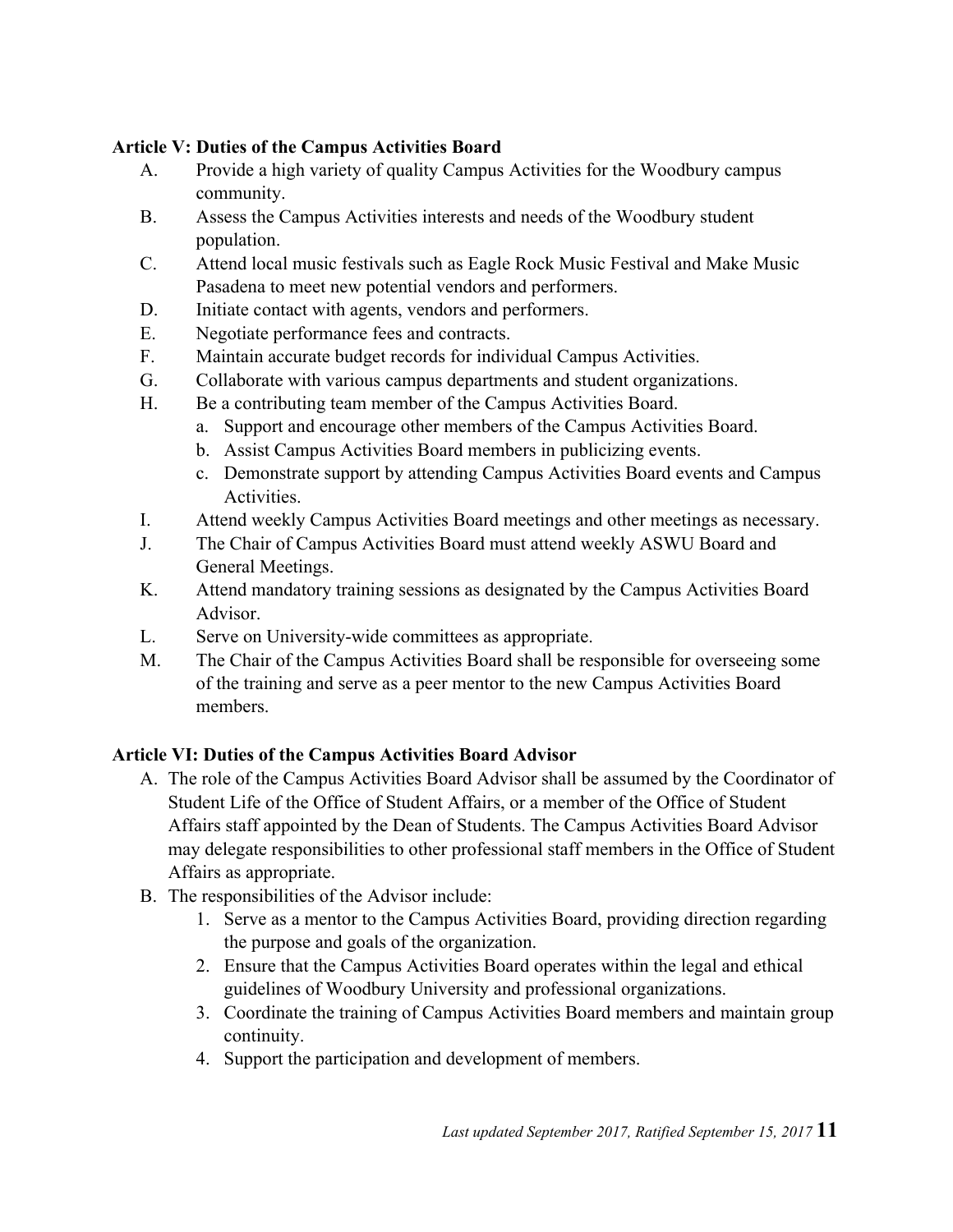- 5. Remain aware of, and evaluate the goals and objectives of the Campus Activities Board, promoting progress within the organization.
- 6. Conduct meetings and meet with individual members of the Campus Activities Board as appropriate.
- 7. Remain well informed of plans and activities.

## **Article VII: Selection of the Campus Activities Board**

- A. The Campus Activities Board Advisor shall assume the role of Chairperson of the Campus Activities Board selection committee consisting of staff members of the Office of Student Affairs with the exception of the situation outlined in Article X.
- B. Applications for the Campus Activities Board shall be made available to all Woodbury University students no later than six weeks prior to the end of the academic year in the Spring semester.
- C. Members selected to the Campus Activities Board shall serve a one-year term, taking office on the first day of July and completing their term on the last day of April the following year, after a new Campus Activities Board has been selected.
- D. The Chair of the Campus Activities Board shall be selected prior to the selection of the other members of the Campus Activities Board by the members of the current Board and the Campus Activities Board Advisor or staff designee.

## **Article VIII: Position Agreements**

- A. Campus Activities Board members shall be enrolled and attend classes at Woodbury University with a minimum of 12 units.
- B. Campus Activities Board members shall be expected to be an effective academic role model, in particular to maintain a cumulative GPA of 2.5 of higher.
- C. Campus Activities Board members whose cumulative GPA falls below the expected 2.5 shall be expected to meet with the Campus Activities Board Advisor to develop an action plan to better balance academic and cocurricular responsibilities.
- D. Campus Activities Board members, with the understanding that because of the emphasis placed on academic excellence, grant the Office of Student Affairs the right to view each member's semester and cumulative GPA.
- E. Campus Activities Board members shall be expected to exercise effective personal time management when assuming any employment and leadership positions in other campus organizations beyond the Campus Activities Board.

## **Article IX: Use of the Campus Activities Board Office**

- A. Each Campus Activities Board member shall receive a copy of the keys to obtain access to the ASWU Campus Activities Board Office and storage for the period ending April 2017.
- B. Campus Activities Board members shall not make copies of the key(s).
- C. The key(s) shall not be lent to anyone, regardless of affiliation with Woodbury University.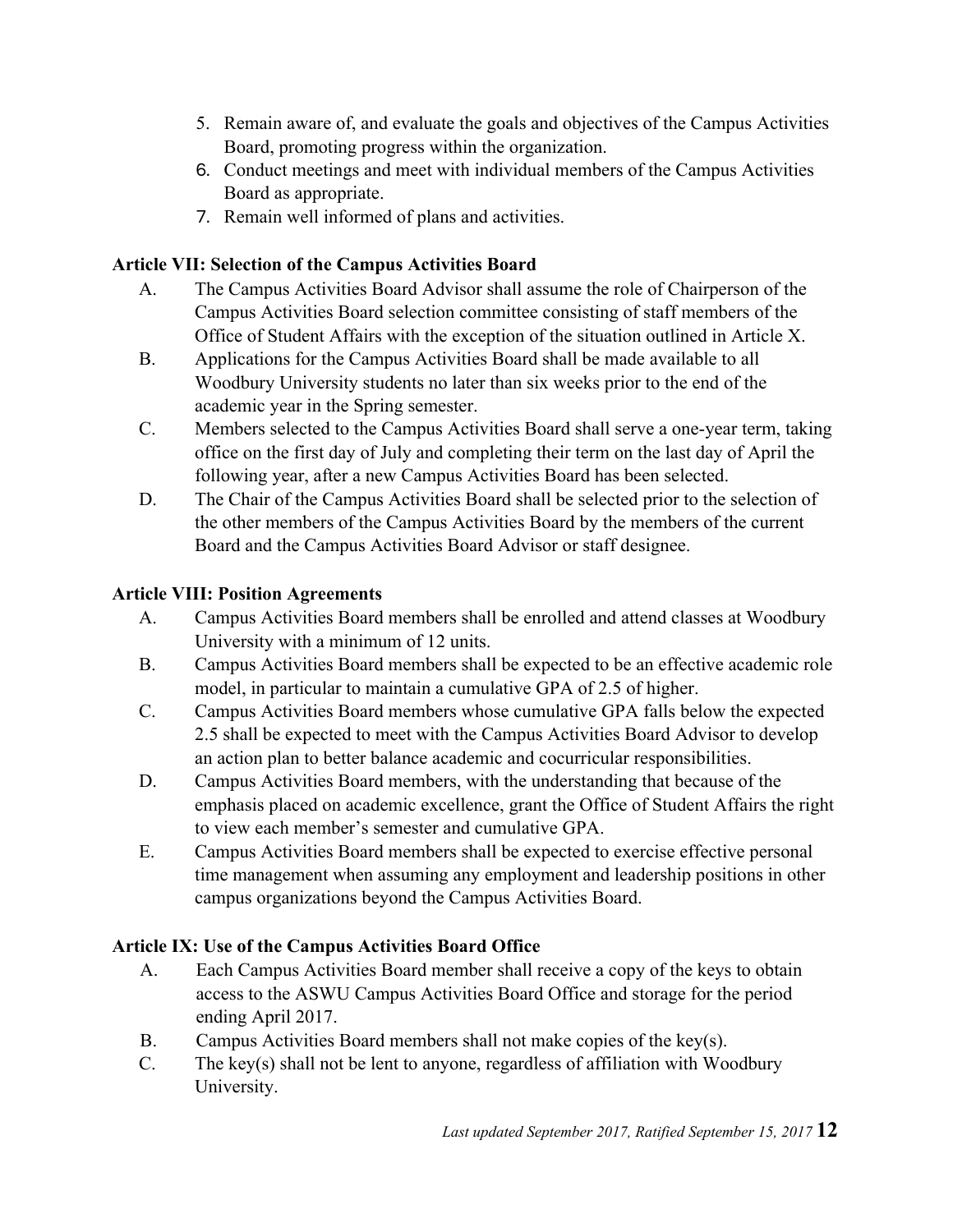- D. The Campus Activities Board Office shall be used primarily for Campus Activities Board activities and shall take precedence over personal use. Office supplies used shall be limited to the functions and operations of Campus Activities Board activities only.
- E. The Campus Activities Board Advisor shall be informed immediately if the key(s) are lost to ensure that proper security precautions are taken.
- F. In the event of termination of resignation from the Campus Activities Board, withdrawal from Woodbury University, or any actions that would compromise the security of the Campus Activities Board Office and its contents, the key(s) will be returned to the Office of Student Affairs immediately. Failure to do so will authorize the Office of Student Affairs to assess a \$100.00 fine.

## **Article X: Dismissals, Resignations and Vacancies**

- A. Dismissal
	- 1. The failure of a Campus Activities Board member to fulfill his/her duties may result in the terminations of his/her membership in the Campus Activities Board. Evaluations, written or verbal, may be used to determine performance.
	- 2. Any two members of the Campus Activities Board may bring to the attention of the Campus Activities Board Advisor, in writing, the need for review for dismissal of a member of the Campus Activities Board.
	- 3. The Campus Activities Board Advisor shall request a meeting with the individual(s) concerned for review.
	- 4. The individual(s) concerned shall be allowed two weeks to respond to the grievance filed.
	- 5. The dismissal of the individual(s) concerned shall be determined by a majority vote of all members of the Campus Activities Board and the Campus Activities Board Advisor.
	- 6. Any Campus Activities Board member who is alleged to be in violation of Woodbury University policies will be referred to a designee for the Dean of Students in accordance with the University Code of Conduct. If the Campus Activities Board member is found in violation of University policies, that member's membership will be subject to review by the Campus Activities Board Advisor.
	- 7. Stipends previously credited to the individual student's account shall be prorated and debited as appropriate.
- B. Resignation
	- 1. Any member of the Campus Activities Board may resign by submitting a written resignation letter to the Campus Activities Board Advisor at least two weeks prior to the effective date of resignation, indication the reasons for resignation.
	- 2. It is expected that the individual(s) concerned would have schedule a meeting to speak with the Campus Activities Board Advisor at least two weeks prior to submitting a formal written resignation letter.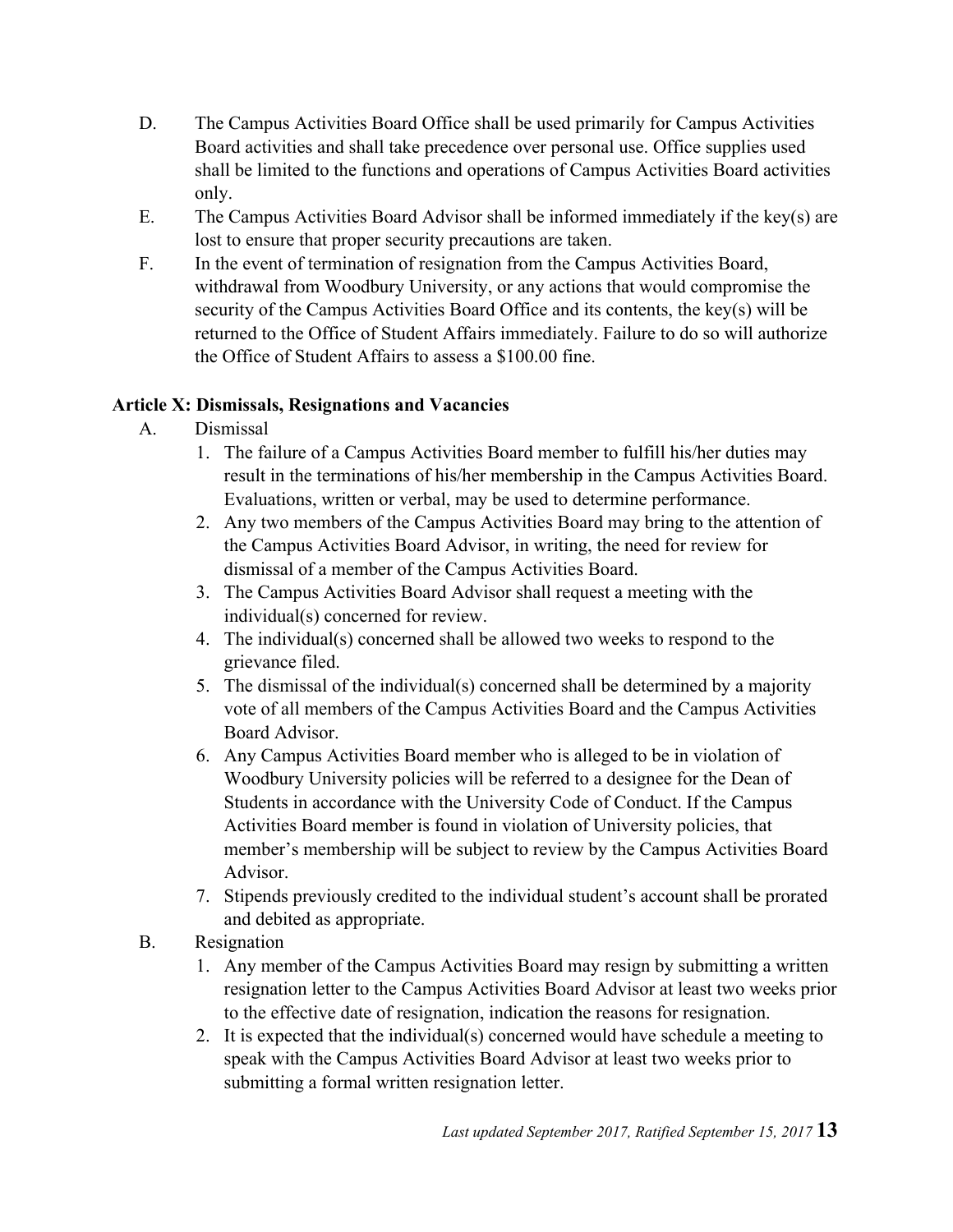- 3. The process to fill that position shall begin no later than one week after formal written notification of the resignation.
- 4. Stipends previously credited to the individual student's account shall be prorated and debited as appropriate.
- C. Vacancies
	- 1. At the meeting following notification of a vacancy, the Campus Activities Board members and the Campus Activities Board Advisor shall determine if the length of the remaining term of office warrants willing the position.
	- 2. If the Campus Activities Board and the Campus Activities Board Advisor shall serve as the selection committee to fill that position.
	- 3. Applications for the vacant position shall be made available to the student body no later than one week after the Campus Activities Board decision to fill the vacant position.
	- 4. Applications shall be due seven working days after they are made available.

#### **Article XI: Amendments and Ratification**

- A. Any member of the campus community has the right to propose amendments to the Campus Activities Board Guidelines.
- B. Amendments and Ratifications
	- 1. Proposed amendments and ratifications should have a minimum of at least one reading.
	- 2. Proposed amendments and ratifications may be approved by a simple majority of the Campus Activities Board members with the approval of the Campus Activities Board Advisor and/or Vice President of Student Affairs in consultation with the ASWU.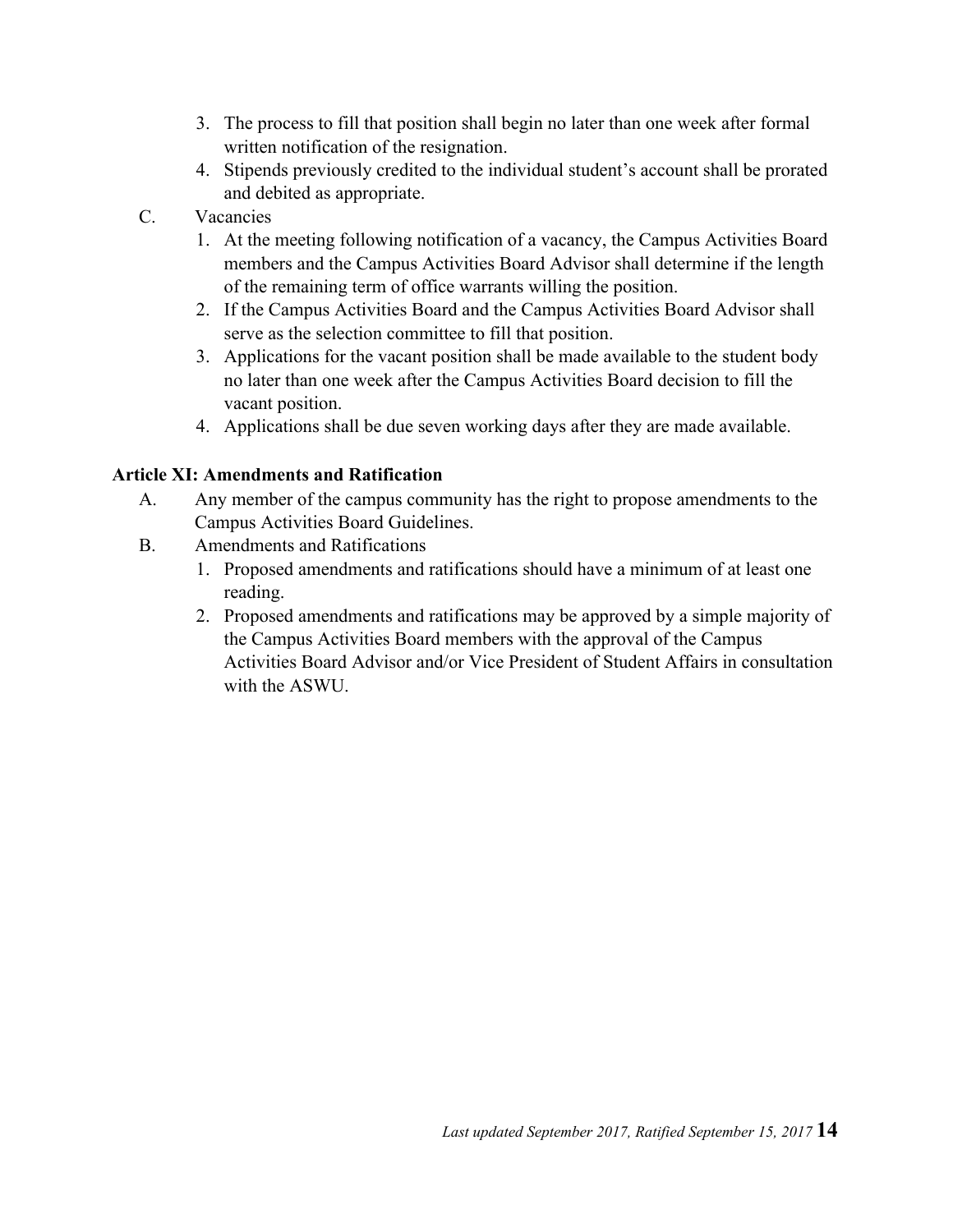

# **Associated Students of Woodbury University Student Bill of Rights**

#### **Article I: Purpose**

The Student Bill of Rights is a collection of important rules and regulations spanning the Student Handbook, Associate Students of Woodbury University Constitution ,By-Laws and Guidelines for Organization Allocation Committee. The purpose of the Student Bill of Rights is to inform students of their rights and responsibilities with regard to the standards of conduct for the Woodbury University community. These policies are a vital part of a student's college experience and serve as a resourceful instrument for any situation. In addition to providing a civic educational environment for intellectual pursuits, Woodbury University is concerned with developing socially responsible citizens, ensuring the welfare and freedom of all members of Woodbury University community, and protecting individual rights. The Student Bill of Rights will be signed by the Vice President of Student Affairs and the President of ASWU to ratify the Student Bill of Rights.

#### **Article II: Classroom Freedom**

- A. Protection of Freedom of Expression: Freedom of expression in the classroom is encouraged and protected. It is the responsibility of the classroom instructor to facilitate the orderly presentation of individual viewpoints as they pertain to the subject matter at hand and as time permits. It is especially important to allow the expression of views that may differ from those presented by the instructor or those professed by the majority of students. In the classroom and in conference, the instructor or those professed by the majority of students. In the classroom and in conference, the instructor is vested with the responsibility to promote not only the fact but also the spirit of free inquiry.
- B. Protection Against Improper Academic Evaluation: Students are responsible for maintaining standards for academic performance established for organizations in which they are apart of. At the same time, they should have protection against prejudiced or capricious academic evaluation. To provide this protection, the Associated Student of Woodbury University is empowered to review all cases of academic dispute that arise; request all information and witnesses necessary to render a decision; and have the final authority in all such cases.
- C. Protection Against Improper Disclosure: Information about student views, beliefs, and political associations which advisors acquire in the organization as instructors, advisors, and counselors should be considered confidential according to the guidelines laid out in the Family Educational Rights and Privacy Act (FERPA). Protection against improper disclosure is a serious professional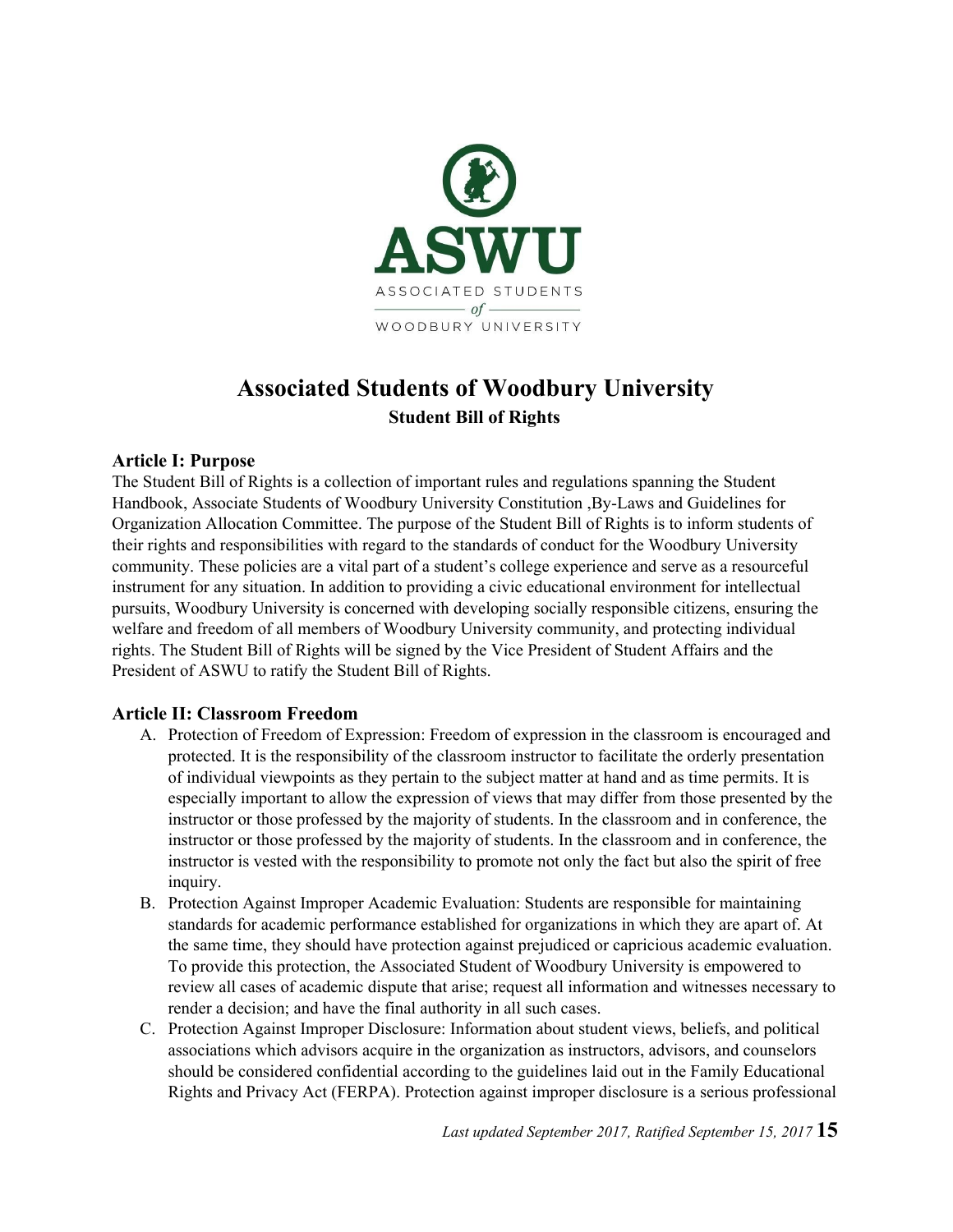obligation. Judgment of ability and character may be provided under appropriate circumstances, but only with the knowledge and consent of the student.

#### **Article III: Student Records**

- A. Maintenance of Records: To minimize the risk of improper disclosure of organizations records, all academic, disciplinary, and other records shall be separated, except in rare cases, and the conditions of access to each shall be set forth in an explicit policy statement.
- B. Access to Student Records: Information from disciplinary or counseling files shall not be available to unauthorized person on campus, or to any person off campus without the express consent of the student involved except under legal compulsion or in the cases where the safety of persons or property is involved in following with FERPA.
- C. Excluded Records: No records shall be kept with reflect the political activities or beliefs of students unless such information is of vital interest in Conduct Hearing records per the University Code of Conduct.

#### **Article IV: Student Affairs**

- A. Freedom of Association: Organizations bring to the campus a variety of interests previously acquired and develop many new interests as members of the university community. They should be free to organize and join associations to promote their common interests.
	- 1. The membership, policies, and actions of a student organization will be determined by vote of only those students who hold university membership on the college or university community.
		- a. Affiliation with an extramural organization does not of itself disqualify a student organization from institutional recognition.
		- b. If campus advisors are required, each organization shall be free to choose its own advisor. Campus advisors may advise organizations in the exercise of responsibility, but they do not have authority to control the policy of such organization or the power to vote in organizations functions.
		- c. Campus organizations, including those affiliated with an extramural organization, shall be open to all students without respect to race, creed, or national origin, except for religious qualification which may be required by organizations whose aims are primarily sectarian.
		- d. No officially recognized campus organization shall be deprived of that recognition for reasons other than violations of the criteria set forth in the preceding five clauses, or criteria established by Student Government Association Statutes.
- B. Freedom of Inquiry and Expression:
	- 1. Students organizations shall be free to examine and to discuss all questions of interest to them, and to express opinions publicly and privately. They shall be free to support causes by orderly means, which do not disrupt the regular and essential operations of the University. At the same time, it must be made clear to the academic and the larger community that in their public expressions or demonstrations students or student organizations speak for themselves.
	- 2. Student organizations shall be allowed to invite and to hear any person of their own choosing. Those routine procedures required by the University before a guest speaker is invited to appear on campus shall be designated only to insure that there is orderly scheduling of facilities and adequate preparation for the event, and that the occasion is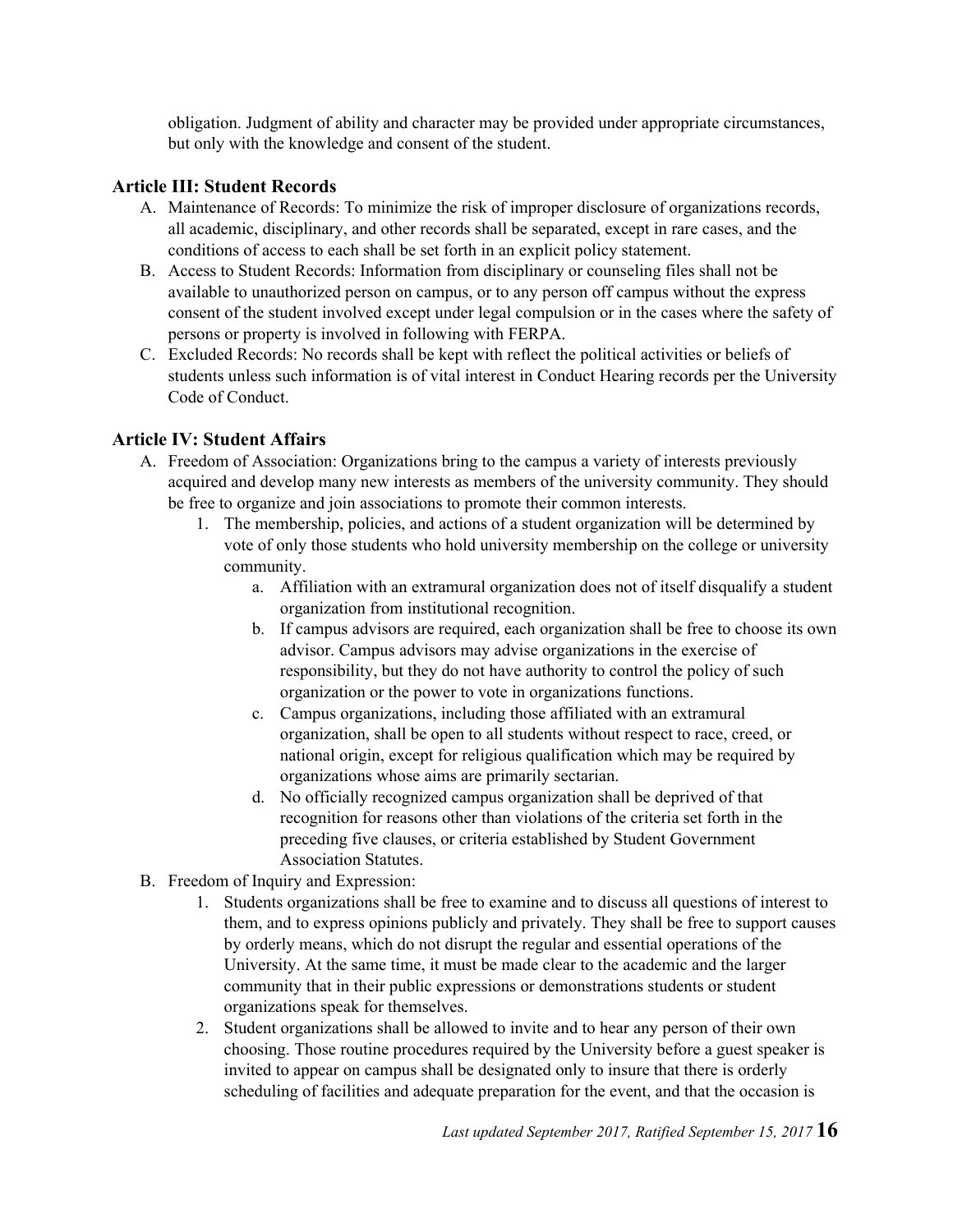conducted in a manner appropriate to an academic community. University control of campus facilities shall not be used as a device of censorship. It must be made clear to the academic and larger community that sponsorship of guest speakers does not necessarily imply approval or endorsement of the views expressed, either by the sponsoring group or the University.

- 3. Student Participation in University Government: As constituents of the academic community, students shall be free, individually and collectively, to express their views on issues of University policy and on matters of general interest of the student body; and this right participation shall be outlined by the Woodbury University Student Code of Conduct.
- C. Protection of Expression and the Right to Dissent: The right of expression includes the right to dissent. Woodbury University recognizes a fundamental obligation to protect this aspect of free expression on campus. Dissent may involve expressions or actions designed to capture attention in an effort to dissuade persons from embracing a perceived prevailing viewpoint. Orderly picketing and other forms of peaceful demonstration that do not hamper access to or disrupt the normal functions of teaching and research are generally permitted outside Woodbury University facilities and other areas specifically designated for University activities. Entry into Woodbury University buildings may be restricted to those persons engaged in the normal and scheduled activities being conducted therein. The presence of unauthorized persons in such areas after due notice to vacate has been given, orally or in writing, is not permissible, and it may be regarded as interfering with or obstructing Woodbury University activity.

#### **Article V: Freedom of Students Organizations Communications**

- A. All flyers shall be free of censorship with prior approval from the Office of Student Affairs.
- B. Advisor Roles
	- 1. The advisor shall be a full-time faculty or staff member at Woodbury University. The advisor role is vital to the success and development of an organization and its members. Organizations with an active and committed advisor are more effective recruiting and retaining students, implementing projects and activities, and receiving positive recognition from the university and the community. Advisors provide a sense of continuity and history to an organization where students may have leaders that are involved for a year or two at best. An advisor often keeps organization records, understands the financial transactions, and keeps track of a group's history and traditions. The advisor will provide guidance surrounding university policies, behavioral expectations, effective development. Advisors should provide structured learning to existing members while promoting and directing new members. The advisor will be nominated by ½ vote of the E-Board and then presented to the general membership for a majority vote. The advisor then must accept their nomination.
- C. Communication with Advisors: Meeting between organization's advisor and organization's president and vice president will be held monthly to brief on all related organizations matter. The president and/or advisor may decide if more meetings need to be called.
- D. Changing of Advisor:An organization can call a vote for an advisor not fulfilling their responsibilities and must be passed said vote by majority or higher to begin the process of changing advisors.
	- 1. The organization can file a change of advisor request. This change of advisor request must include the following:
		- a. Members list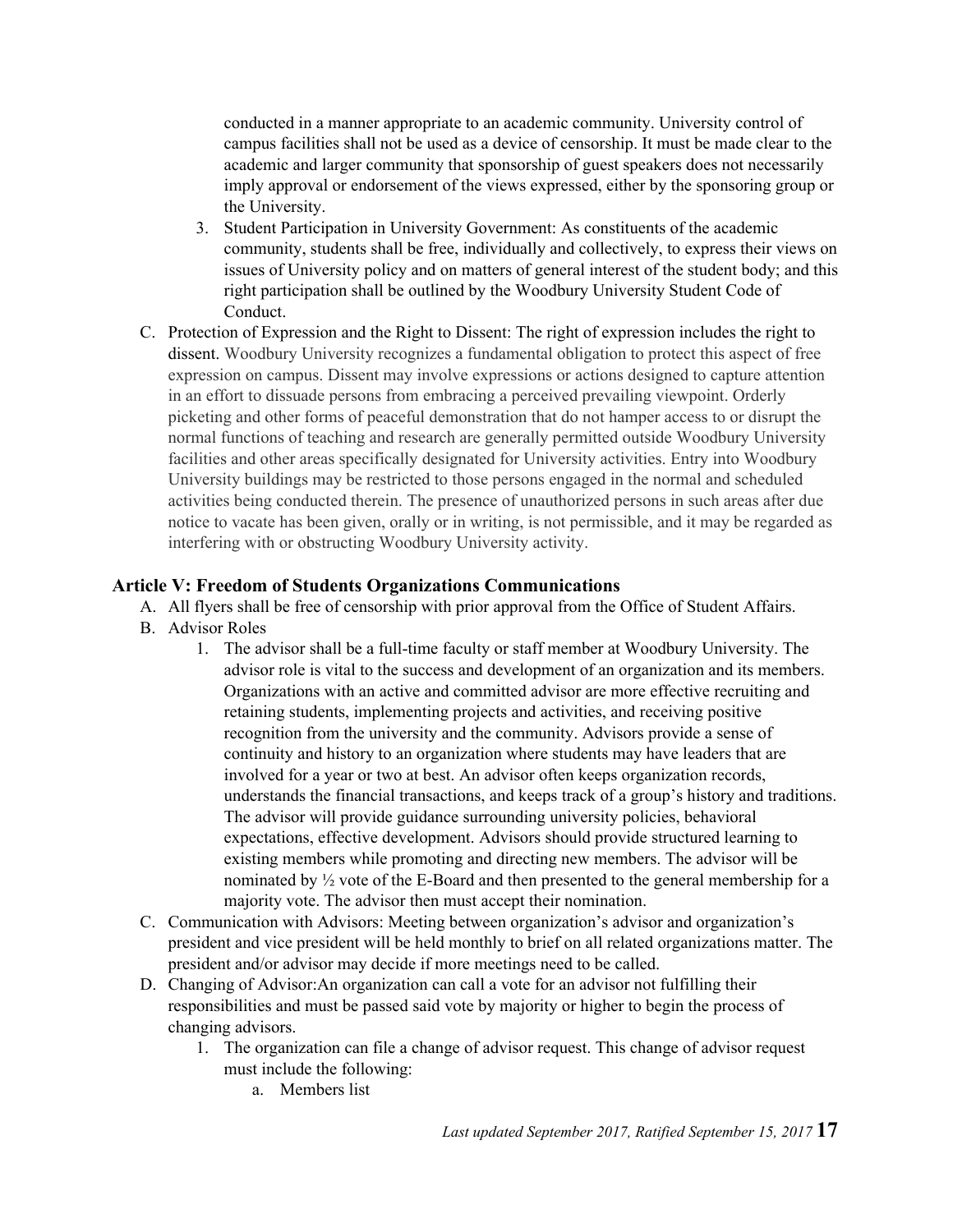- b. Signatures of those voting to remove said advisor
- c. A statement reason as to why the organization would like to remove that advisor
	- i. This will remain confidential with the organization President and the Coordinator of Student Involvement and Leadership.
- 2. If the organization's advisor request is approved by the Coordinator of Student Involvement and Leadership or the VP of Student Affairs the organization can then call to vote for a new advisor.

#### **Article VI: Formatting an Organization**

- A. In order to become recognized, an organization must have a minimum of 5 members; president and treasurer are a must. Discuss and form a constitution and bylaws that contains the fundamental principles which govern its operation. The by-laws establish the specific rules of guidance by which the group is to function. Schedule a meeting with the Coordinator of Student Involvement and Leadership. Have 2-4 members meet with the coordinator for the initial meeting. There will most likely be 1-2 meetings following to finalize everything. Then determine s full-time faculty or staff advisor. Once the coordinator is satisfied than a minimal standard of organization development had occurred a formal announcement of recognition will be sent to the campus community. This announcement will include information about pertinent organization accounts, addresses, codes, etc. to be established in your group's name. Organizations that have received recognition through the Office of Student Affairs are encouraged to seek recognition through the Associated Student of Woodbury University. This would allow the organization to seek funding through the Organization Allocations Committee as well as one-time seed money to assist with start-up operational costs.
	- 1. Undersized Student Organization:
		- a. An undersized student organization is defined as being smaller than five members and/or not having a president or treasurer.
		- b. If an organization is under five members, ASWU will consider the organization as an active organization on campus for one semester only. If the requirements are not met after one semester, the organization will become inactive.
			- i. ASWU will fund up to two recruitment event up to \$200 dollars each to help the organization recruit more members for their organization.
				- a. A proposal presentation for this event must be presented to the ASWU E-Board prior to approval.
					- i. ASWU reserves the right to deny an event proposal.
			- ii. This organization must meet with ASWU's VP of Student Organizations and the Coordinator of Student Involvement and Leadership once a month to provide an update on recruitment efforts.
			- iii. If an organization fails to provide evidence of recruitment efforts this grace period will cease and the organization will be considered inactive.
		- c. If an organization is above five members but does not have a president and/or treasurer, the organization will have one semester to recruit and hold an election to decide who will fill the position of president and/or treasurer. If this is not achieved then the organization will become inactive.
- B. Basic Formatting of an Organization
	- 1. Each organization should have a President and Treasurer, ASWU encourage a vice-president, fundraising chair, publicity chair, and secretary.
	- 2. President is the primary student contact for the the organization and the "external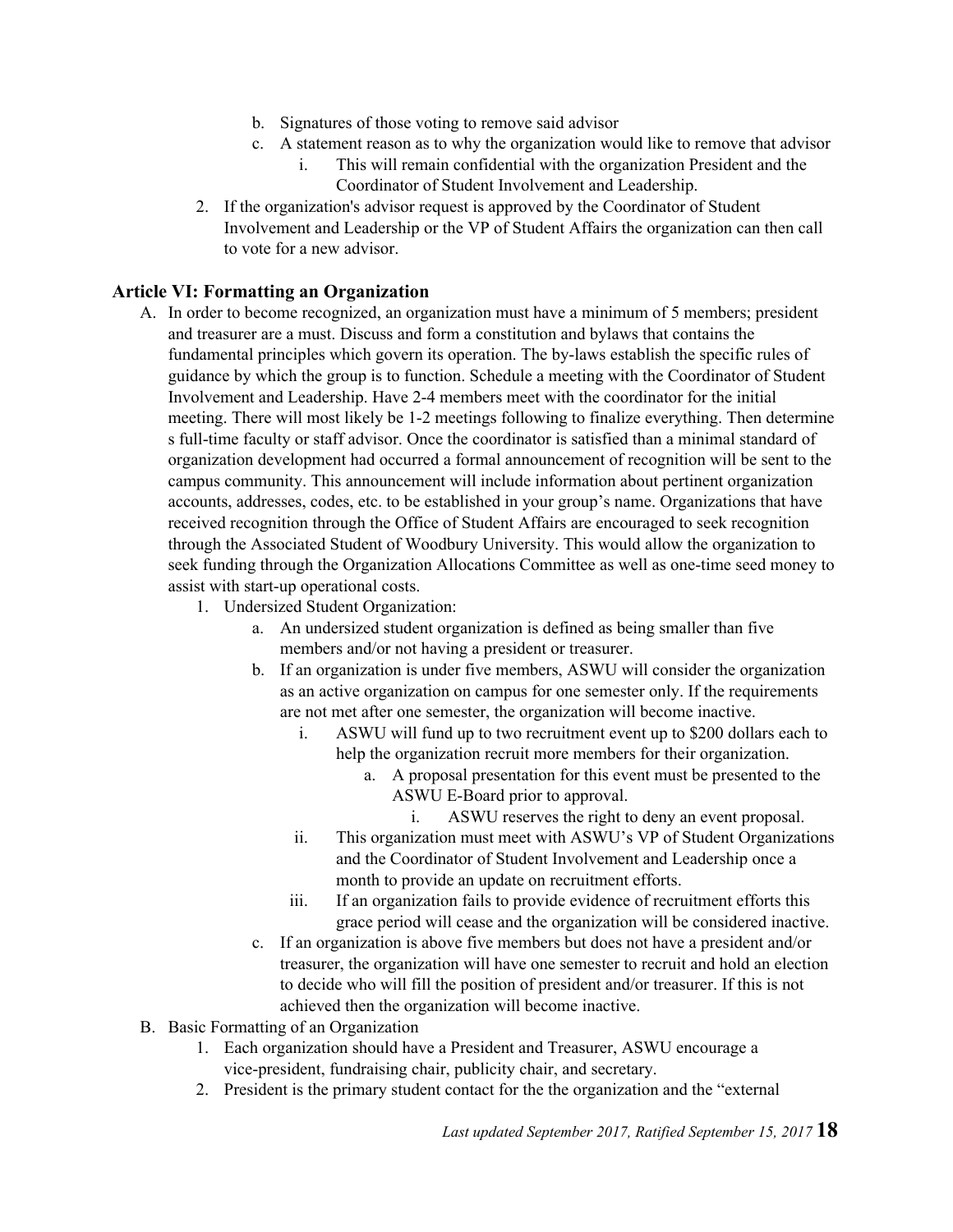spokesperson" of the group who regularly interacts with other student organizations and University officials. The liaison between the organization and the advisor along with other University contacts. The duties for this position should be tailored, as the organization deems necessary. The responsibilities of the President include but are not limited to:

- a. Preside over all organization meetings
- b. Represent organization on campus
- c. Insure that the organization is operating in conformity with the standards set forth by Woodbury University, the Office of Student Development, and the Associated Student of Woodbury University
- d. Assign duties to the organization's-Board and general members as seen fit
- e. Maintain regular communication with organization advisor
- 3. Vice President is responsible of maintaining continuous contact with the President. The Vice President must be up to date on all student organization communication and events. The responsibilities of the Vice President include but are not limited to:
	- a. Preside over meetings on the absence of the President
	- b. Schedule meetings or events with appropriate university offices
	- c. Coordinate organization promotion and publicity of events
- 4. Treasurer is responsible of managing the organization's financial matters. An organization that has a large membership and completes many fundraisers, events or programs should consider having an assistant treasurer to share the financial responsibilities. The treasurer should keep the officers and members informed about the organization's financial activities. The responsibilities of the Treasurer include but are not limited to:
	- a. Maintain accurate records of organization transactions
	- b. Collect dues if required with aid from the Woodbury University business office.
		- i. If an organization is not an international organization dues must be set up solely with the Woodbury University business office.
	- c. Develop organization budget and present to membership
	- d. Arrange fund-raising opportunities for the organization as necessary
	- e. Solicits additional funding if needed from the Associated Student of Woodbury University's OAC process in conjunction with the President
- 5. Secretary is responsible of organizing and maintaining the official records of the organization and take minutes during meetings. The secretary is also responsible for scheduling all appointments for the organization. The responsibilities of the Secretary include but are not limited to:
	- a. Maintaining the organization history for that academic year
	- b. Verifying the organization purchase requests
	- c. Maintaining communication between the organization president and individual participants
- 6. Fundraising Chair is responsible for leading all fundraising efforts for the organization. The Fundraising Chair must work closely with all positions to ensure that these efforts coincide with all organization work. The responsibilities of the Fundraising Chair include but are not limited to:
	- a. Search for funding sources on and off campus
	- b. Fills out all funding applications with the President and Treasurer and maintains correspondence necessary to receive funding